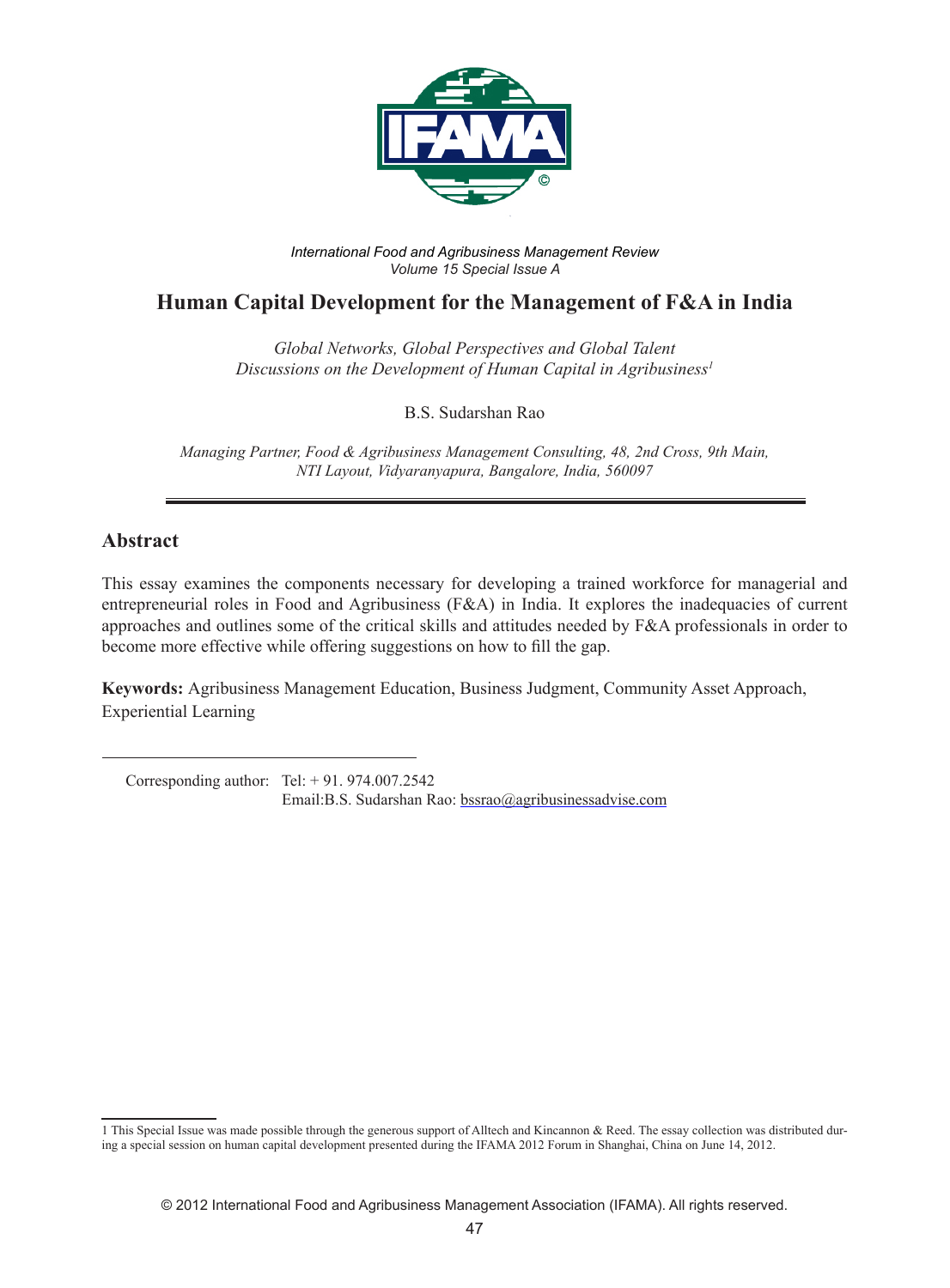*"Let me be clear: We are not providing an MIT education on the Web. We are providing our core materials that are the infrastructure that undergirds an MIT education. Real education requires interaction, the interaction that is part of American teaching."* 

*Charles M. Vest, President MIT, launching the MIT OpenCourseWare initiative, April 4, 2001*

## **What is the Issue?**

I have had the benefit of viewing and engaging in Indian agriculture as a business executive, teacher, consultant, small entrepreneur, and small farmer. I earned an MBA in Food and Agribusiness from UK and have lived, studied or worked in Japan, Australia, Singapore, the USA and India. These factors have led me to the conclusion that the Indian agricultural scene makes some very special demands on F&A management.

The prevailing approach in India is a two-year post-graduate program leading to a MBA in Agribusiness (AgMBA). The programs are mostly given by state agriculture universities. The training consists almost entirely of academic learning followed by a short, superficial, exposure to Industry. The Indian Council of Agriculture Research (ICAR) prescribes the AgMBA program content, hours and duration. The academic content is substantially borrowed from US Business Schools. The syllabus, unmindful of President Vest's pithy caveat, emphasizes information and allows little time for analysis and interaction. The ICAR syllabus, as such, is not critiqued here.

Most of the AgMBA programs in place today follow a four-year undergraduate course in agricultural sciences, following an ICAR-prescribed syllabus, leading to  $B.Sc(Ag)$ . The  $B.Sc(Ag)$  program has no business orientation. The syllabus for AgMBA allows little flexibility in either content or delivery. The syllabus places heavy emphasis on classroom teaching. The AgMBA syllabus does not draw upon what was learnt during the B.Sc(Ag) course. The syllabus and textbooks are those used in US schools without regard to our different agricultural and agribusiness realities. In other words, the AgMBA sits on B.Sc(Ag) like oil on water, without challenging the student to connect the two.

The AgMBA program cannot claim a vibrant connection with Industry, either. Guest teachers drawn from Industry teach some subjects, but their involvement with the class is limited and is equally caught up in the same pressure to complete the syllabus. Students complete a special project component of the program, usually in the fourth semester. If students were more exposed to Industry, trained to identify and think through business problems, the special project in its choice of focus and execution could be a good, first brush with the 'real world.' That, however, is not the case.

Two factors in the education system K-12 impede the acquisition of good reading skills. The first factor is that much of the classroom instruction occurs through lectures and notes. The second is a widely held view that education in the sciences does not require proficiency in English, yet it is the prescribed medium of instruction. The students spoken of in this essay are not an exception. Students in an AgMBA class I taught protested to the Dean, complaining against my insistence on their reading the textbook written in English.

Two important elements in understanding and solving business issues are the capacity to see an issue from various angles and the capacity for judgment meaning decision making. Our education system, also our culture to an extent, operates on the 'teacher-taught' model, where every question has one correct answer. Spiritual tradition is grounded in a faith that true learning occurs only with the guidance of a teacher, "Guru," whose teaching is received uncritically. These influences probably explain why our students (and our teachers) find it difficult to debate issues in class, disagree with the teacher, or look for alternative solutions. It follows that if every business problem has only one correct solution, there is no need to exercise judgment!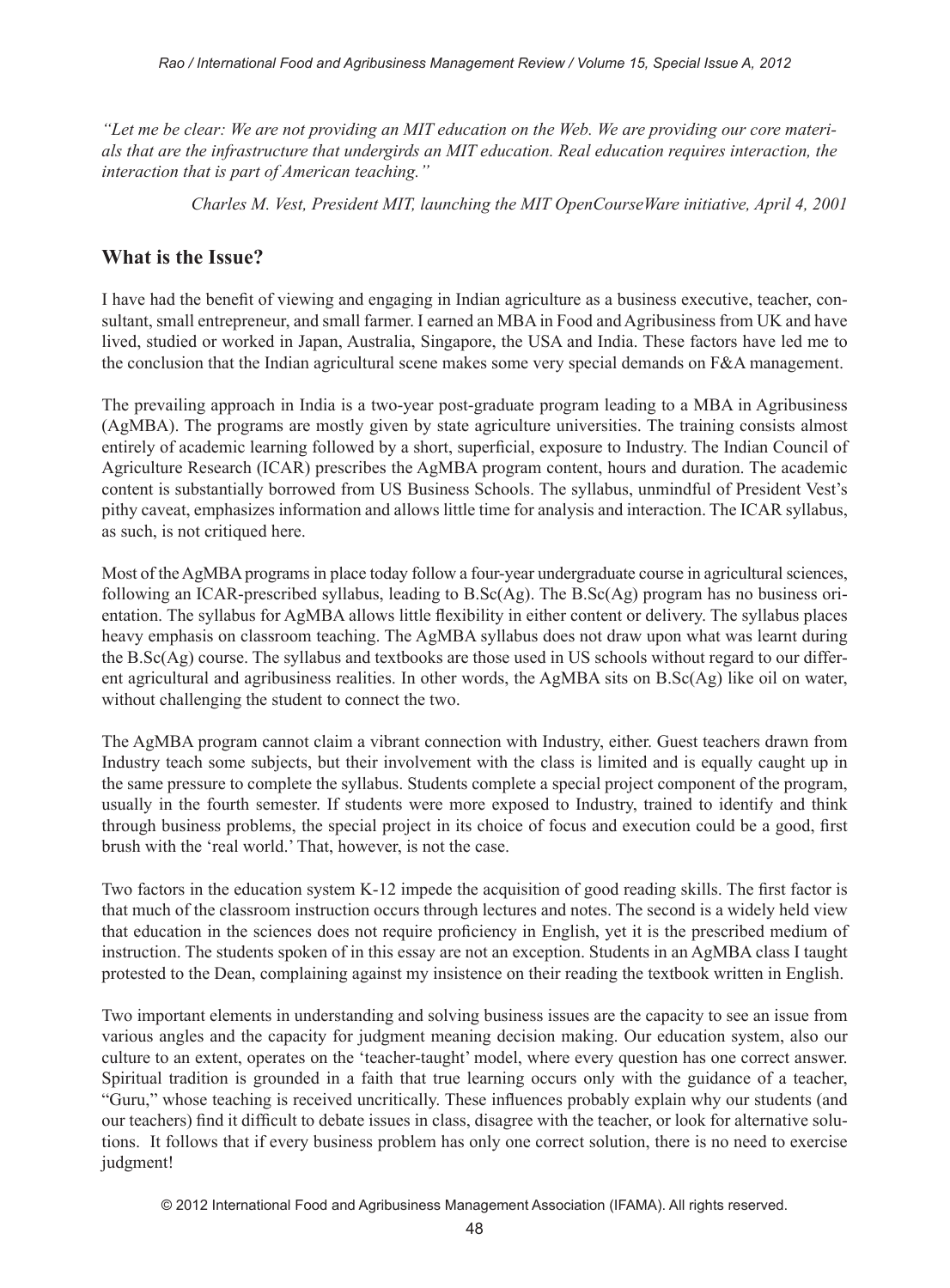I am struck by the gap between what society needs and what the system is delivering by way of managerial human capital. The reader should note the abrupt switch to 'Society' in place of Industry in the previous sentence. The demands on F&A management are not merely those arising from Industry; they include many rooted in the social contexts in which F&A operates. This essay examines the kind of skills and attitudes that are required for effective F&A management in India.

## **Effective F&A Management in India**

F&A has its roots in rural India. This setting is characterized by poverty, illiteracy, high degrees of politicization, social tensions, and absence of institutional mechanisms for peaceful, reasoned, resolution of conflict and other sources of instability.

Land holdings are small – a hectare on average or about 2.5 acres. One example might suffice to show the implicit challenge here. I managed a contract farming project for agri-produce which involved about 8,000 farmers, 8,000 contracts covering about 6,000 hectares or about 15,000 acres. Arranging an assured supply of produce for the processing industry requires contracting with numerous farmers who do not comprise a homogeneous, or even contiguous, community. A key ingredient in the project's success was our ability to earn the farmers' respect and trust.

Much of the land is rain-fed. On the whole, farmers and their families have little capacity to pursue food and financial security. In to this unstable setting have entered a number of F&A issues of our time, namely: organic cultivation, poly-culture versus monoculture, GM seeds, globalization, climate change, foreign ownership of retail trade, and so on. Each is a source of new fear —from job insecurity to neo-colonialism. These volatile foundational elements of the rural setting obtain little attention in current B.Sc(Ag) and AgMBA courses. For all F&A professionals, a capacity to understand the rural dynamics and moderate its effects on one's business is a must.

The principal constituents of F&A management manpower are graduates of B.Sc(Ag) and AgMBA courses. For them, we need three supplementary Programs: *Business Manager Competency, Entrepreneurship Competency,* and *Engage the Rural Setting Competency*. In addition, non-B.Sc(Ag) graduates entering AgMBA courses require an intellectual and experiential *Introduction to Agriculture Program*.

In the design and delivery of these programs, due regard will have to be had to the inadequacies in the education system and the resultant learning weaknesses noted earlier.

The next constituents are general MBAs with or without some Industry experience. As a part of their induction, they need the benefit of *Introduction to Agriculture* and *Engage the Rural Setting.*

Changing focus for a moment, it is necessary to look at the needs of F&A MNCs coming into India. They are significant influencers of the growth and prosperity of the F&A sector as a whole. Being MNCs or foreign companies, they also tend to attract suspicion or even hostility. Relative to their rural setting it may be better and a worthy goal to seek to be anchored in the community in which it operates and be accepted as an asset to the community, i.e., adopt a *Community Asset Approach.* An understanding of the dynamics of the rural setting can and should inform entry and location decisions.

Even MNCs currently operating in India can benefit from a systematic understanding of their setting and adopt the *Community Asset Approach*. Corporate Social Responsibility initiatives can be a good vehicle; unfortunately, many CSR projects come through as charity and are not grounded in a correct assessment of what the community really needs.